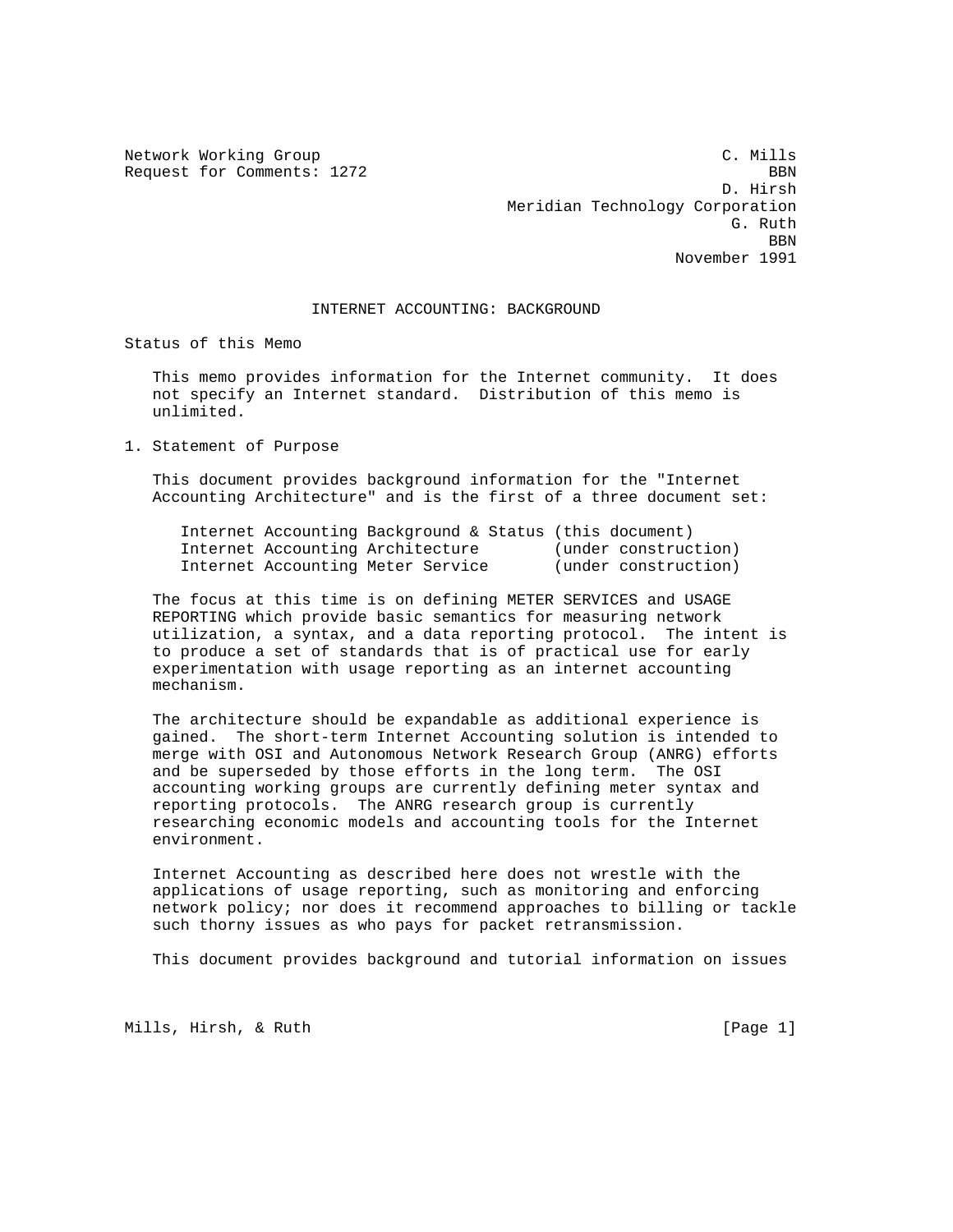surrounding the architecture, or in a sense, an explanation of choices made in the Internet Accounting Architecture.

2. Goals for a Usage Reporting Architecture

 We have adopted the accounting framework and terminology used by OSI (ISO 7498-4 OSI Reference Model Part 4: Management Framework). This framework defines a generalized accounting management activity which includes calculations, usage reporting to users and providers and enforcing various limits on the use of resources. Our own ambitions are considerably more modest in that we are defining an architecture to be used over the short- term (until ISO and ANRG have final pronouncement and standards) that is limited to network USAGE REPORTING.

The OSI accounting model defines three basic entities:

- 1) the METER, which performs measurements and aggregates the results of those measurements;
- 2) the COLLECTOR, which is responsible for the integrity and security of METER data in short-term storage and transit; and
- 3) the APPLICATION, which processes/formats/stores METER data. APPLICATIONS implicitly manage METERS.

 This working group, then, is concerned with specifying the attributes of METERS and COLLECTORS, with little concern at this time for APPLICATIONS.

- 3. The Usage Reporting Function
- 3.1. Motivation for Usage Reporting

The dominant motivations for usage reporting are:

- o Understanding/Influencing Behavior. Usage reporting provides feedback for the subscriber on his use of network resources. The subscriber can better understand his network behavior and measure the impact of modifications made to improve performance or reduce costs.
- o Measuring Policy Compliance. From the perspective of the network provider, usage reports might show whether or not a subscriber is in compliance with the stated policies for quantity of

Mills, Hirsh, & Ruth [Page 2]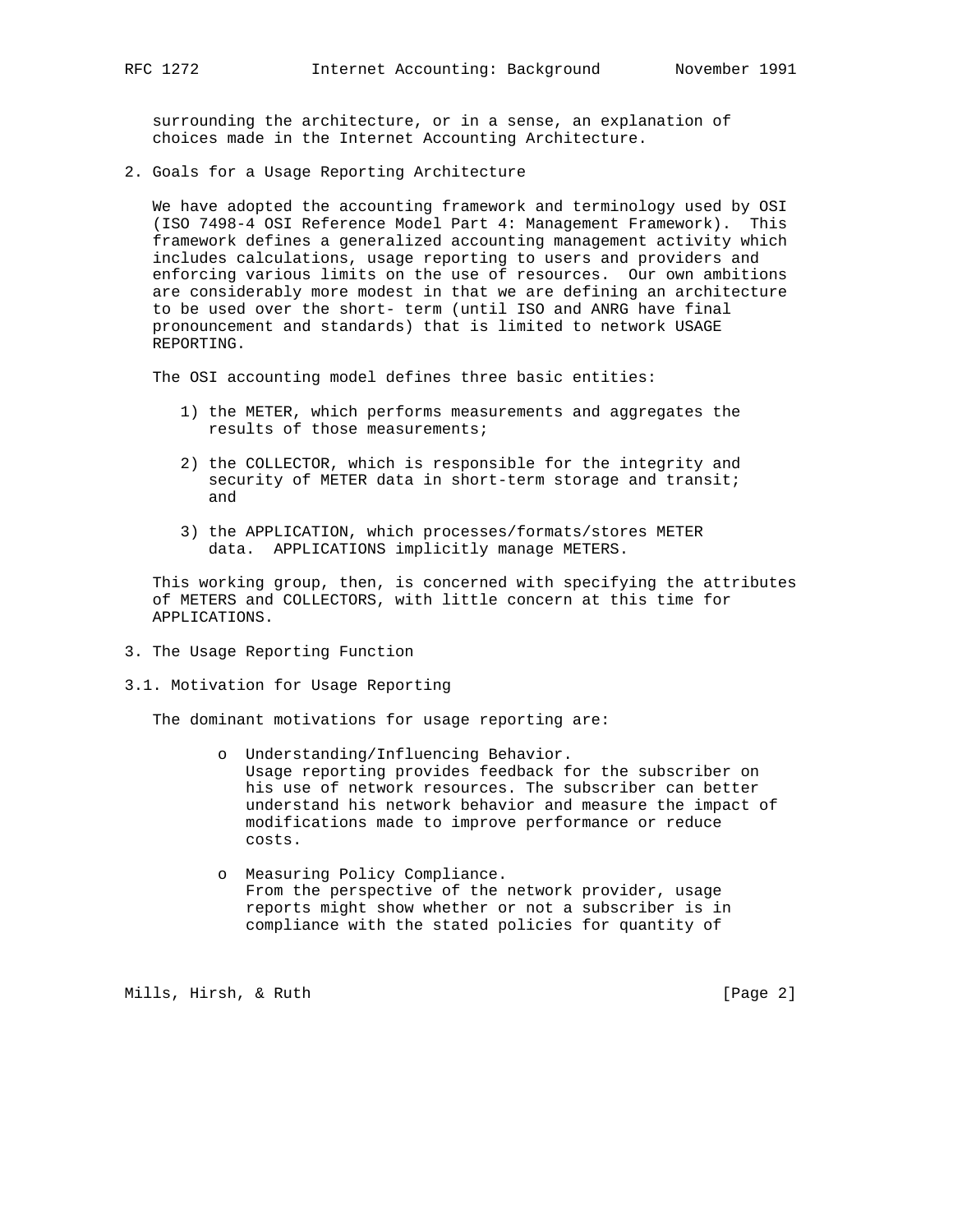network usage. Reporting alone is not sufficient to enforce compliance with policies, but reports can indicate whether it is necessary to develop additional methods of enforcement.

 o Rational Cost Allocation/Recovery. Economic discipline can be used to penalize inefficient network configuration/utilization as well as to reward the efficient. It can be used to encourage bulk transfer at off hours. It can be used as a means to allocate operating costs in a zero-sum budget, and even be used as the basis for billing in a profit-making fee-for-service operation.

 The chief deterrent to usage reporting is the cost of measuring usage, which includes:

- o Reporting/collection overhead. This offers an additional source of computational load and network traffic due to the counting operations, managing the reporting system, collecting the reported data, and storing the resulting counts. Overhead increases with the accuracy and reliability of the accounting data.
- o Post-processing overhead. Resources are required to maintain the post-processing tasks of maintaining the accounting database, generating reports, and, if appropriate, distributing bills, collecting revenue, servicing subscribers.
- o Security overhead. The use of security mechanisms will increase the overall cost of accounting. Since accounting collects detailed information about subscriber behavior on the network and since these counts may also represent a flow of money, it is necessary to have mechanisms to protect accounting information from unauthorized disclosure or manipulation.

 The balance between cost and benefit is regulated by the GRANULARITY of accounting information collected. This balance is policy dependent. To minimize costs and maximize benefit, accounting detail is limited to the minimum amount to provide the necessary information for the research and implementation of a particular policy.

Mills, Hirsh, & Ruth [Page 3]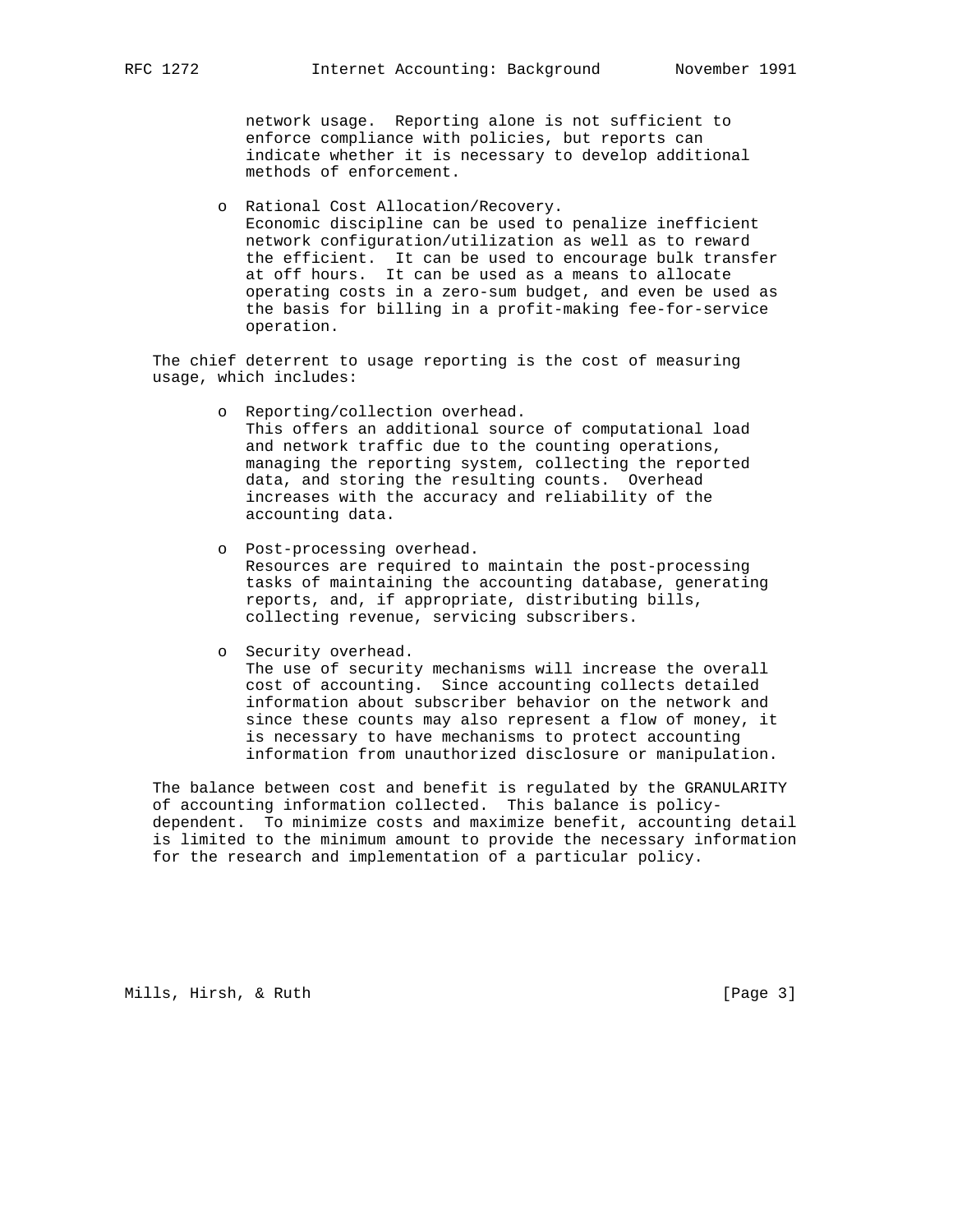### 3.2. Network Policy and Usage Reporting

 Accounting requirements are driven by policy. Conversely, policy is typically influenced by the available management/reporting tools and their cost. This section is NOT a recommendation for billing practices, but intended to provide additional background for understanding the problems involved in implementing a simple, adequate usage reporting system.

 Since there are few tools adequate for any form of cost recovery and/or long-term monitoring there are few organizations that practice proactive usage reporting in the Internet. Those that do have generally invented their own. But far and away the most common approach is to treat the cost of network operations as overhead with network reports limited to short-term, diagnostic intervention. But as the population and use of the Internet increases and diversifies, the complexity of paying for that usage also increases. Subsidies and funding mechanisms appropriate to non-profit organizations often restrict commercial use or require that "for profit" use be identified and billed separately from the non-profit use. Tax regulations may require verification of network connection or usage. Some portions of the Internet are distinctly "private", whereas other Internet segments are treated as public, shared infrastructure.

 The number of administrations operating in some connection with the Internet is exploding. The network "hierarchy" (backbone, regional, enterprise, stub network) is becoming deeper (more levels), increasingly enmeshed (more cross-connections) and more diversified (different charters and usage patterns). Each of these administrations has different policies and by-laws about who may use an individual network, who pays for it, and how the payment is determined. Also, each administration balances the OVERHEAD costs of accounting (metering, reporting, billing, collecting) against the benefits of identifying usage and allocating costs.

 Some members of the Internet community are concerned that the introduction of usage reporting will encourage new billing policies which are detrimental to the current Internet infrastructure (though it is also reasonable to assert that the current lack of usage reporting may be detrimental as well). Caution and experimentation must be the watch words as usage reporting is introduced. Well before meters are used for active BILLING and ENFORCEMENT, they should first be used to:

> o UNDERSTAND USER BEHAVIOR (learn to quantify and/or predict individual and aggregate traffic patterns over the long term),

Mills, Hirsh, & Ruth [Page 4]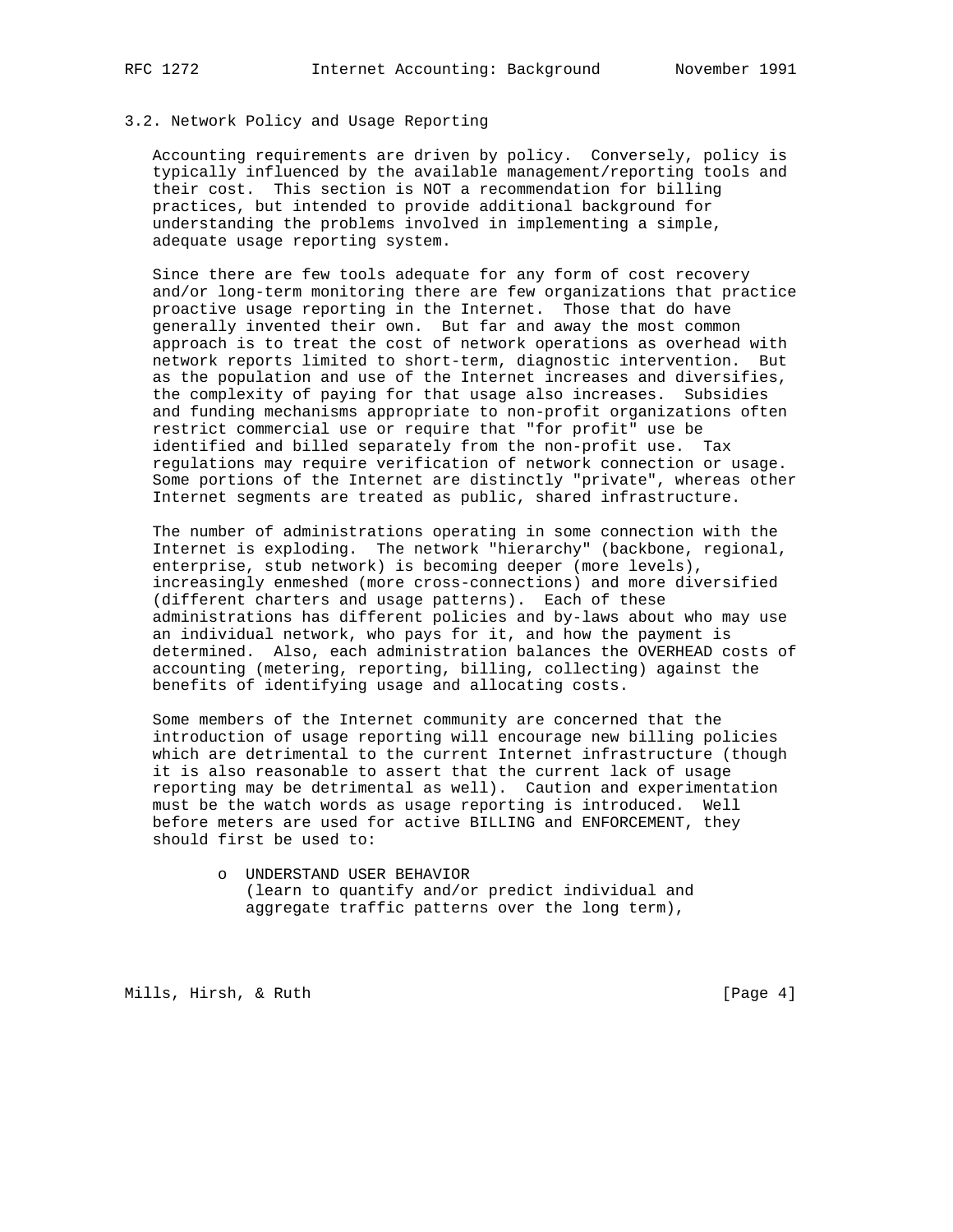- o QUANTIFY NETWORK IMPROVEMENTS, (measure user and vendor efficiency in how network resources are consumed to provide end-user data transport service) and
- o MEASURE COMPLIANCE WITH POLICY.

 Accounting policies for network traffic already exist. But they are usually based on network parameters which change seldom, if at all. Such parameters require little monitoring (the line speed of a physical connection, e.g.,Ethernet, 9600 baud, FDDI). The connection to the network is then charged to the subscriber as a FLAT-FEE regardless of the amount of traffic passed across the connection and is similar to the monthly unlimited local service phone bill.

 Usage-insensitive access charges are sufficient in many cases, and can be preferable to usage-based charging in Internet environments, for financial, technical, and social reasons. Sample incentives for the FLAT-FEE billing approach are:

> o FINANCIAL: Predictable monthly charges. No overhead costs for counting packets and preparing usage-based reports.

o TECHNICAL:

 Easing the sharing of resources. Eliminating the headaches of needing another layer of accounting in proxy servers which associate their usage with their clients'. Examples of proxy servers which generate network traffic on behalf of the actual user or subscriber are mail daemons, network file servers, and print spoolers.

o SOCIAL:

 Treating the network as an unregulated public infrastructure with equal access and information sharing. Encouraging public-spirited behavior -- contributing to public mailing lists, information distribution, etc.

 In other cases USAGE-SENSITIVE charges may be preferred or required by a local administration's policy. Government regulations or the wishes of subscribers with low or intermittent traffic patterns may force the issue (note: FLAT FEES are beneficial for heavy network users. USAGE SENSITVE charges generally benefit the low-volume user). Where usage-sensitive accounting is used, cost ceilings and floors may still be established by static parameters, such as "pipe size" for fixed connections or "connection time" for dial-up connection, to satisfy the need for some predictability.

Mills, Hirsh, & Ruth [Page 5]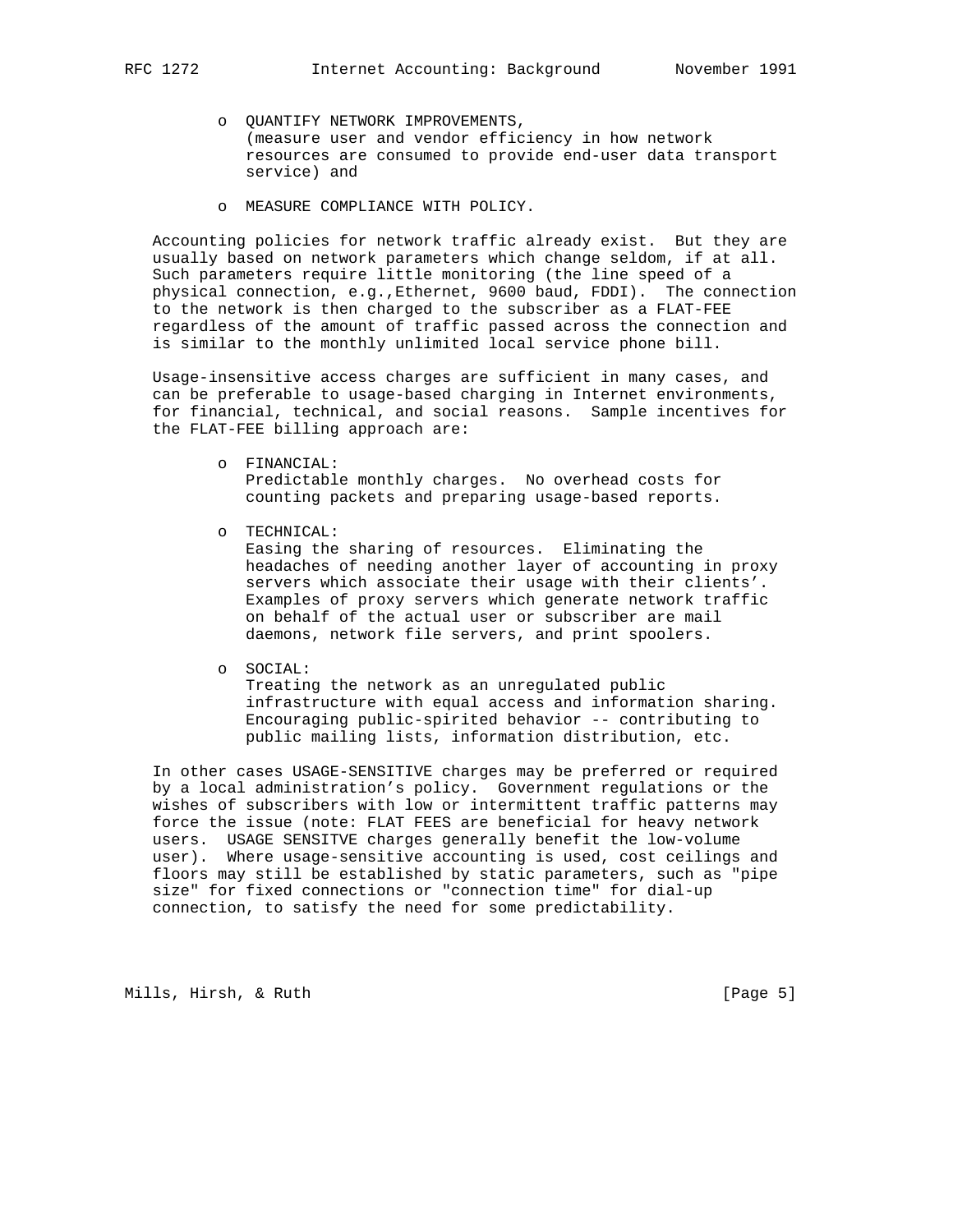Different billing schemes may be employed depending on network measures of distance. For example, local network traffic may be flat-rate and remote internet traffic may be usage-based, analogous to the local and long distance billing policies adopted by the telephone companies.

 The ANRG is independently investigating policy models and infrastructure economics for billing and cost recovery.

# 3.3. The Nature of Usage Accounting

 Although the exact requirements for internet usage accounting will vary from one network administration to the next and will depend on policies and cost trade-offs, it is possible to characterize the problem in some broad terms and thereby bound it. Rather than try to solve the problem in exhaustive generality (providing for every imaginable set of accounting requirements), some assumptions about usage accounting are posited in order to make the problem tractable and to render implementations feasible. Since these assumptions form the basis for our architectural and design work, it is important to make them explicit from the outset and hold them up to the scrutiny of the Internet community.

3.3.1. A Model for Internet Accounting

 We begin with the assumption that there is a "network administrator" or "network administration" to whom internet accounting is of interest. He "owns" and operates some subset of the internet (one or more connected networks)that may be called his "administrative domain". This administrative domain has well defined boundaries.



 The network administrator is interested in 1) traffic within his boundaries and 2) traffic crossing his boundaries. Within his boundaries he may be interested in end-system to end-system accounting or accounting at coarser granularities (e.g., department to department).

Mills, Hirsh, & Ruth [Page 6]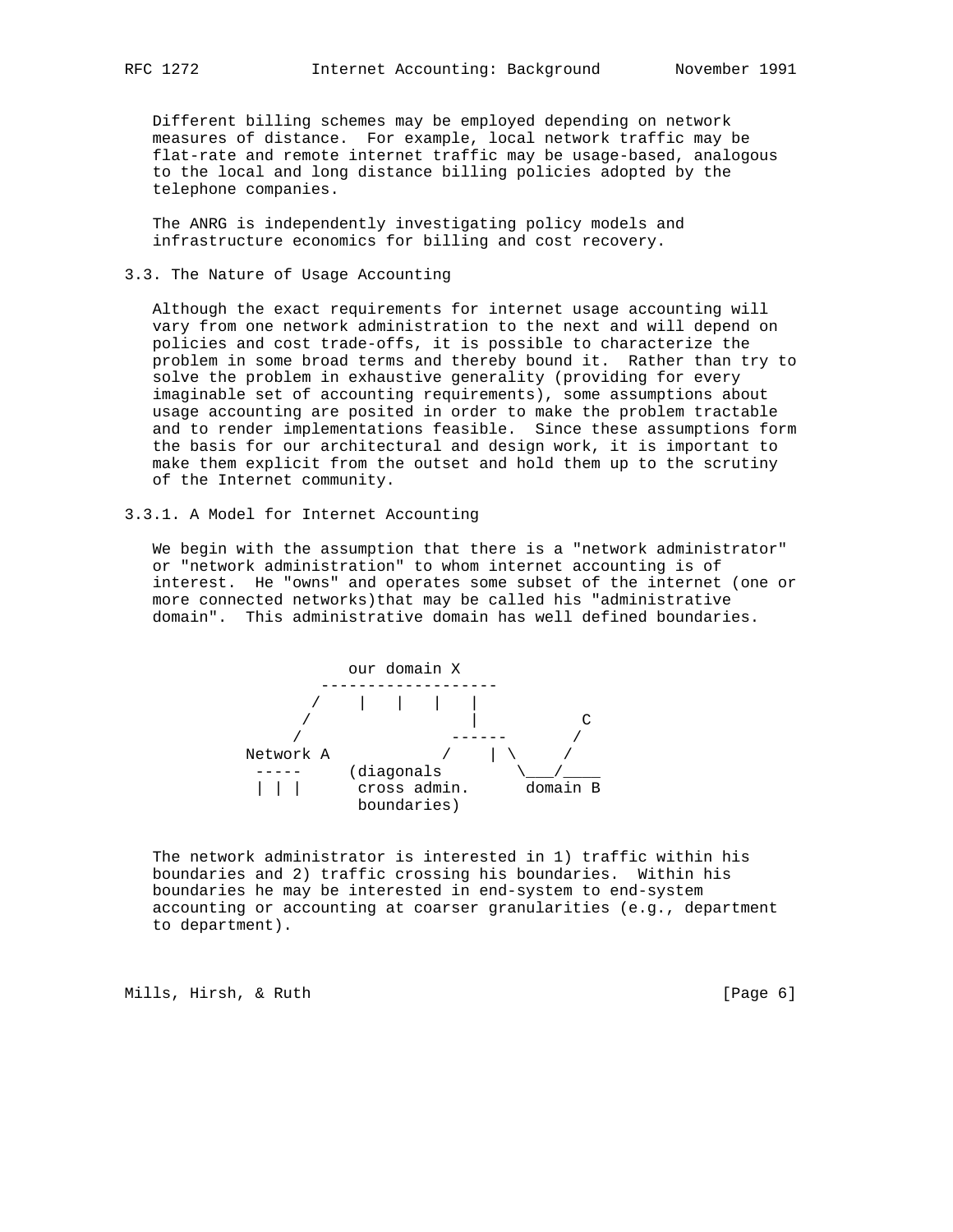The network administrator is usually not interested in accounting for end-systems outside his administrative domain; his primary concern is accounting to the level of other ADJACENT (directly connected) administrative domains. Consider the viewpoint of the administrator for domain X of the internet. The idea is that he will send each adjacent administrative domain a bill (or other statement of accounting) for its use of his resources and it will send him a bill for his use of its resources. When he receives an aggregate bill from Network A, if he wishes to allocate the charges to end users or subsystems within his domain, it is HIS responsibility to collect accounting data about how they used the resources of Network A. If the "user" is in fact another administrative domain, B, (on whose behalf X was using A's resources) the administrator for X just sends his counterpart in B a bill for the part of X's bill attributable to B's usage. If B was passing traffic for C, them B bills C for the appropriate portion X's charges, and so on, until the charges percolate back to the original end user, say G. Thus, the administrator for X does not have to account for G's usage; he only has to account for the usage of the administrative domains directly adjacent to himself.

 This paradigm of recursive accounting may, of course, be used WITHIN an administrative domain that is (logically) comprised of sub administrative domains.

 The discussion of the preceding paragraphs applies to a general mesh topology, in which any Internet constituent domain may act as a service provider for any connected domain. Although the Internet topology is in fact such a mesh, there is a general hierarchy to its structure and hierarchical routing (when implemented) will make it logically hierarchical as far as traffic flow is concerned. This logical hierarchy permits a simplification of the usage accounting perspective.

 At the bottom of the service hierarchy a service-consuming host sits on one of many "stub" networks. These are interconnected into an enterprise-wide extended LAN, which in turn receives Internet service, typically from a single attachment to a regional backbone. Regional backbones receive national transport services from national backbones such as NSFnet, Alternet, PSInet, CERFnet, NSInet, or Nordunet. In this scheme each level in the hierarchy has a constituency, a group for which usage reporting is germane, in the level underneath it. In the case of the NSFnet the natural constituency, for accounting purposes at least, is the regional nets (MIDnet, SURAnet,...). For the regionals it will be their member institutions; for the institutions, their stub networks; and for the stubs, their individual hosts.

Mills, Hirsh, & Ruth [Page 7]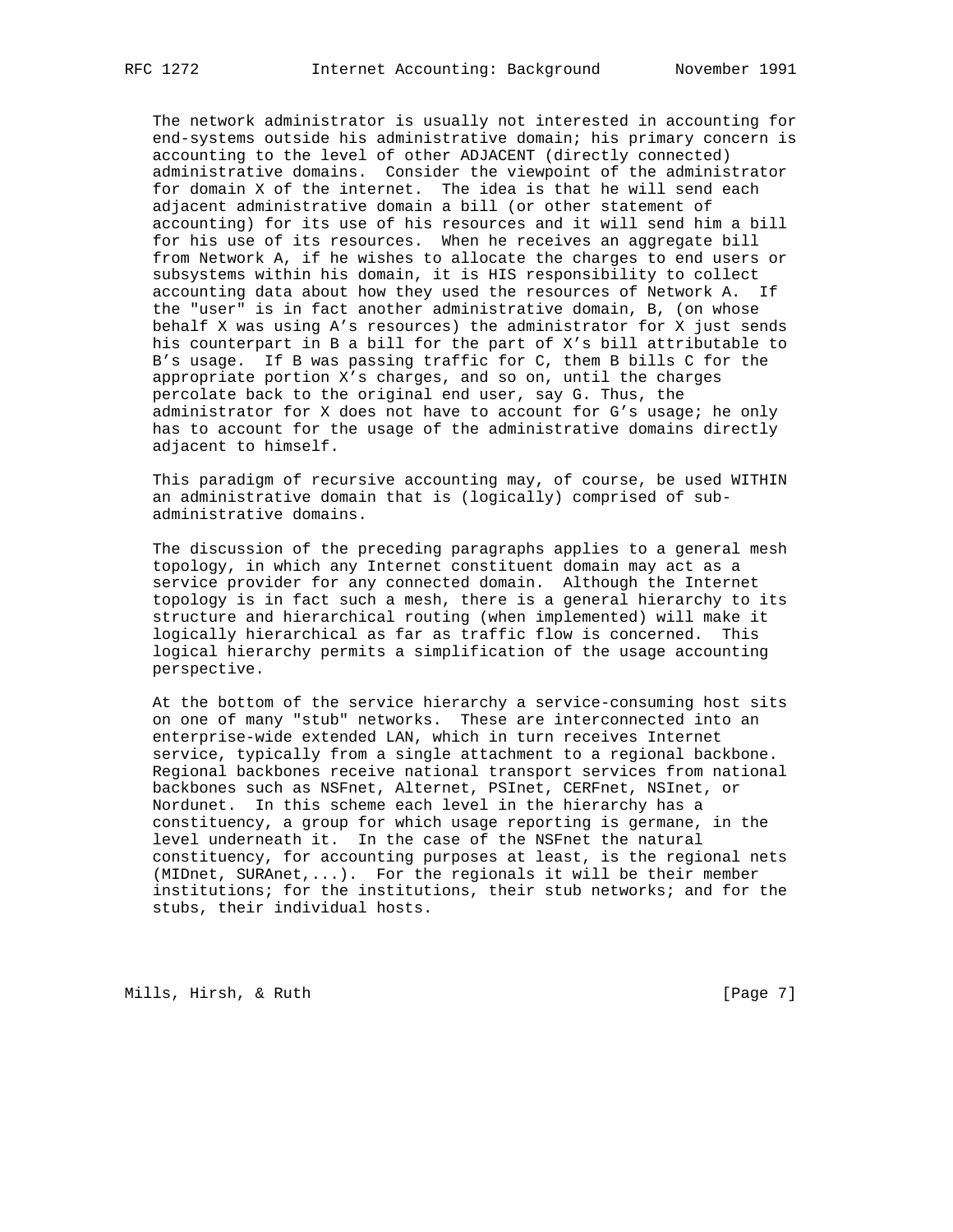# 3.3.2. Implications of the Model

 The significance of the model sketched above is that Internet accounting must be able to support accounting for adjacent (intermediate) systems, as well as end-system accounting. Adjacent system accounting information cannot be derived from end-system accounting (even if complete end-system accounting were feasible) because traffic from an end-system may reach the administrative domain of interest through different adjacent domains, and it is the adjacent domain through which it passes that is of interest.

 The need to support accounting for adjacent intermediate systems means that internet accounting will require information not present in internet protocol headers (these headers contain source and destination addresses of end-systems only). This information may come from lower layer protocols (network or link layer) or from configuration information for boundary components (e.g., "what system is connected to port 5 of this IP router").

#### 4. Meters

 A METER is a process which examines a stream of packets on a communications medium or between a pair of media. The meter records aggregate counts of packets belonging to FLOWs between communicating entities (hosts/processes or aggregations of communicating hosts (domains)). The assignment of packets to flows may be done by executing a series of rules. Meters can reasonably be implemented in any of three environments -- dedicated monitors, in routers or in general-purpose systems.

 Meter location is a critical decision in internet accounting. An important criterion for selecting meter location is cost, i.e., REDUCING ACCOUNTING OVERHEAD and MINIMIZING THE COST OF IMPLEMENTATION.

 In the trade-off between overhead (cost of accounting) and detail, ACCURACY and RELIABILITY play a decisive role. Full accuracy and reliability for accounting purposes require that EVERY packet must be examined. However, if the requirement for accuracy and reliability is relaxed, statistical sampling may be more practical and sufficiently accurate, and DETAILED ACCOUNTING is not required at all. Accuracy and reliability requirements may be less stringent when the purpose of usage-reporting is solely to understand network behavior, for network design and performance tuning, or when usage reporting is used to approximate cost allocations to users as a percentage of total fees.

Overhead costs are minimized by accounting at the coarsest acceptable

Mills, Hirsh, & Ruth [Page 8]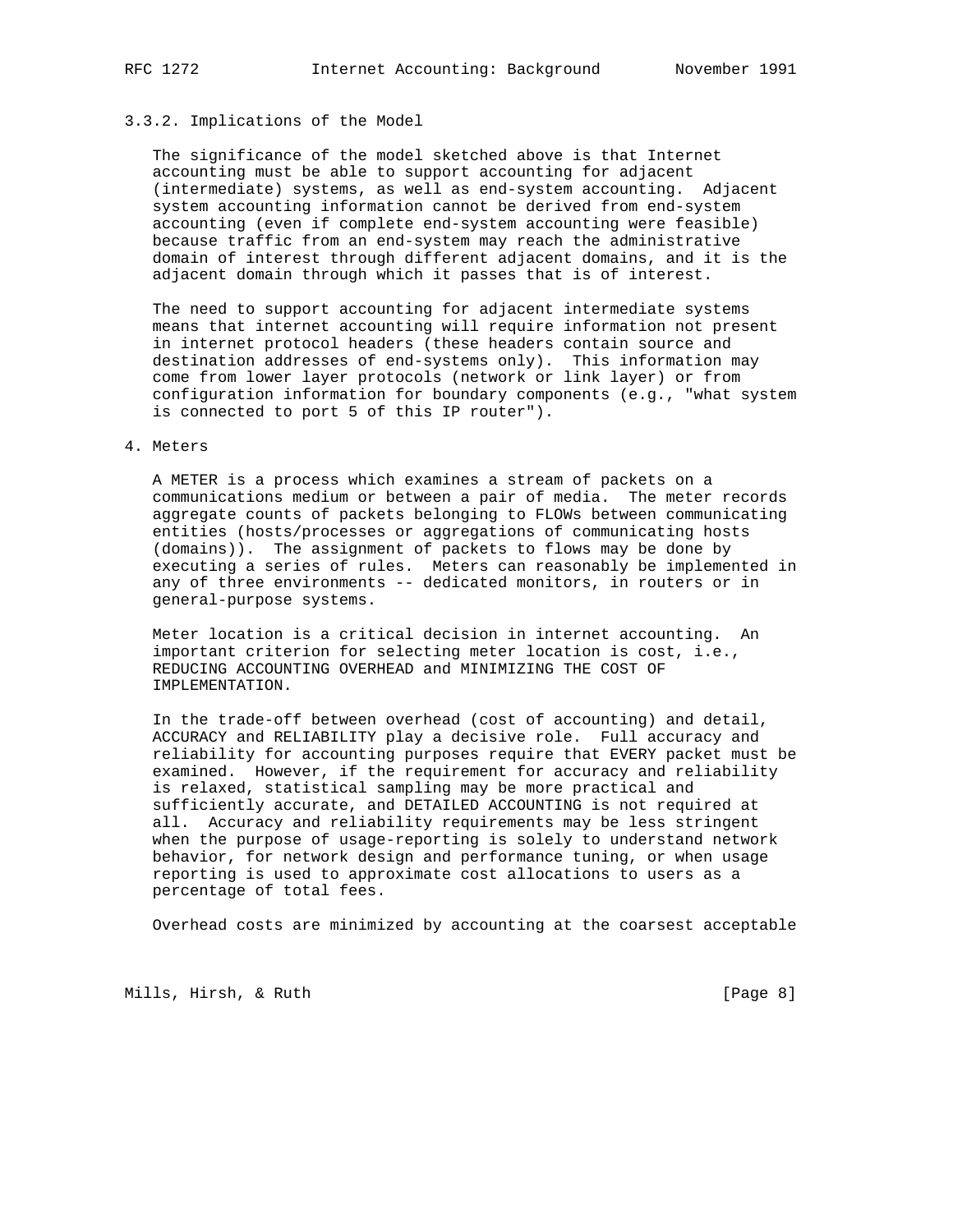GRANULARITY, i.e., using the greatest amount of AGGREGATION possible to limit the number of accounting records generated, their size, and the frequency with which they are transmitted across the network or otherwise stored.

 The other cost factor lies in implementation. Implementation will necessitate the development and introduction of hardware and software components into the internet. It is important to design an architecture that tends to minimize the cost of these new components.

## 4.1. Meter Placement

 In the model developed above, the Internet may be viewed as a hierarchical system of service providers and their corresponding constituencies. In this scheme the service provider accounts for the activity of the constituents or service consumers. Meters should be placed to allow for optimal data collection for the relevant constituency and technology. Meters are most needed at administrative boundaries and data collected such that service provider and consumer are able to reconcile their activities.

 Routers (and/or bridges) are by definition and design placed (topologically) at these boundaries and so it follows that the most generally convenient place to position accounting meters is in or near the router. But again this depends on the underlying transport. Whenever the service-providing network is broadcast (e.g., bus based), not extended (i.e., without bridging or routing), then meter placement is of no particular consequence. If one were generating usage reports for a stub LAN, meters could reasonably be placed in a router, a dedicated monitor, or a host at any point on the LAN. Where an enterprise-wide network is a LAN, the same observation holds. At the boundary between an enterprise and a regional network, however, in or near a router is an appropriate location for meters that will measure the enterprise's network activity.

 Meters are placed in (or near) routers to count packets at the Internet Protocol Level. All traffic flows through two natural metering points: hosts and routers (Internet packet switches). Hosts are the ultimate source and sink of all traffic. Routers monitor all traffic which passes IN or OUT of each network. Motivations for selecting the routers as the metering points are:

> o Minimization of cost and overhead. (by concentrating the accounting function). Centralize and minimize in terms of number of geographical or administrative regions, number of protocols monitored, and number of separate implementations modified. (Hosts are too diverse and numerous for easy standardization.

Mills, Hirsh, & Ruth [Page 9]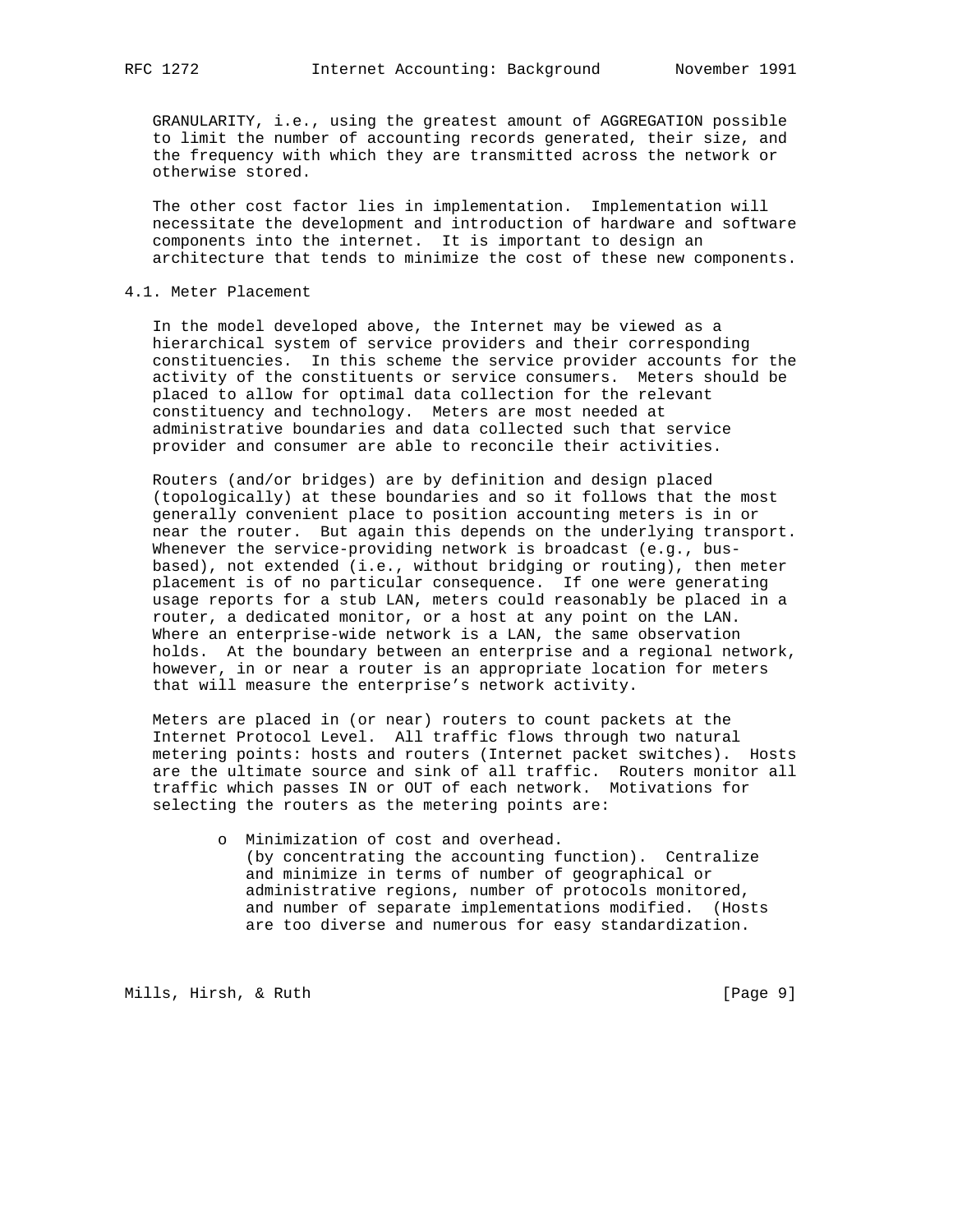Routers concentrate traffic and are more homogeneous.)

- o Traffic control. When and if usage sensitive quotas are involved, changes in meter status (e.g., exceeding a quota) would result in an active influence on network traffic (the router starts denying access). A passive measuring device cannot control network access in response to detecting state.
- o Intermediate system accounting. As discussed above, internet accounting includes both end-system and intermediate system accounting. Hosts see only end-system traffic; routers see both the end-systems (internet source and destination) and the adjacent intermediate systems.

Therefore, meters should be placed at:

- o administrative boundaries only for measuring inter-domain traffic;
- o stub networks for measuring intra-domain traffic. For intra-domain traffic, the requirement for performing accounting at almost every router is a disincentive for implementing a usage-based charging policy.

#### 4.2. Meter Types

Four possible types of metering technology are:

- o Network monitors: These measure only traffic WITHIN a single network. They include LAN monitors, X.25 call accounting systems and traffic monitors in bridges.
- o Line monitors: These count packets flowing across a circuit. They would be placed on inter-router trunks and on router ports.
- o Router-integral meters: These are meters located within a router, implemented in software. They count packets flowing through the router.
- o Router spiders: This is a set of line monitors that surround a router, measure traffic on all of its ports and coordinate the results.

Mills, Hirsh, & Ruth [Page 10]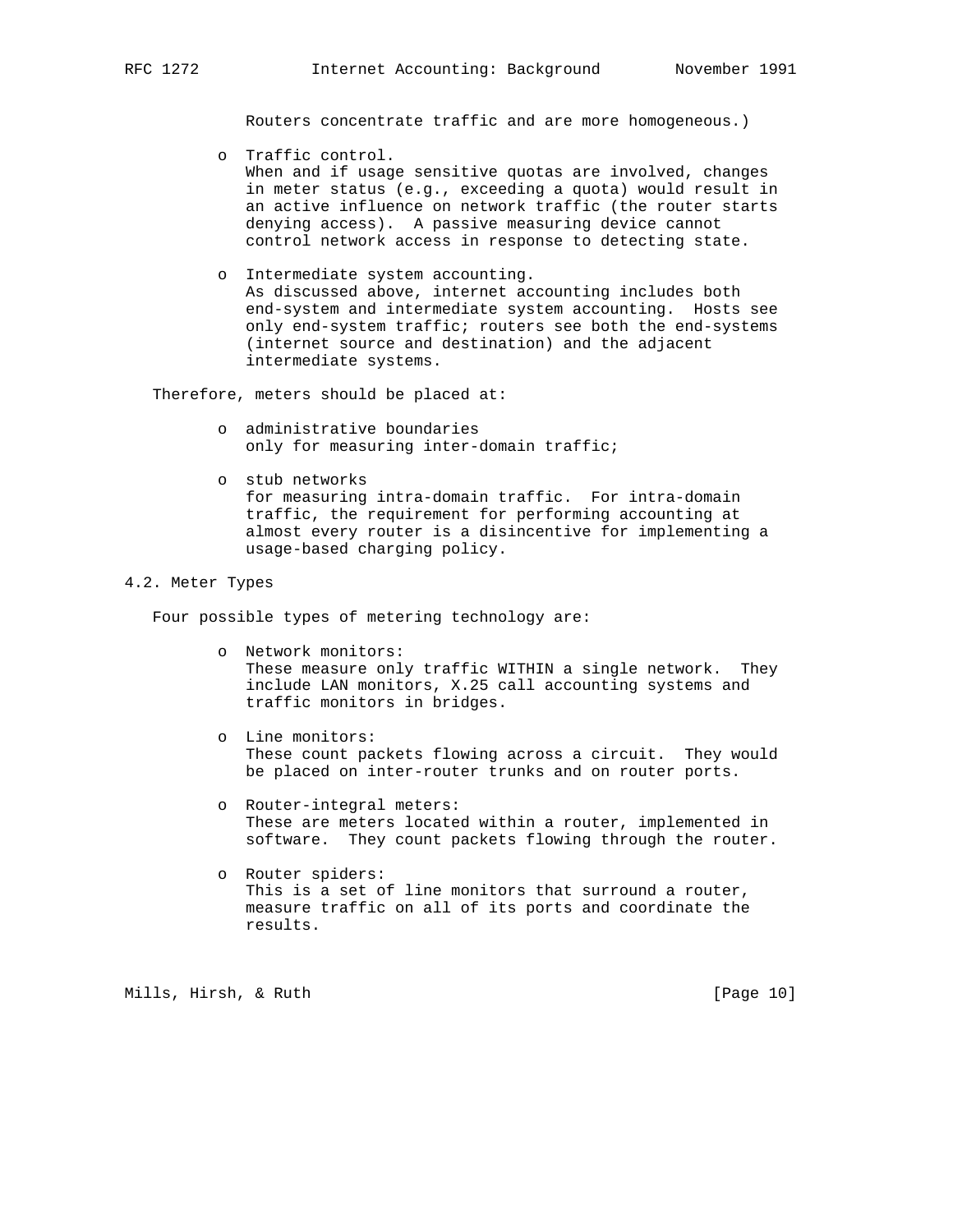#### 4.3. Meter Structure

 While topology argues in favor of meters in routers, granularity and security favor dedicated monitors. The GRANULARITY of the accountable entity (and its attributes) affects the amount of overhead incurred for accounting. Each entity/attribute/reporting interval combination is a separate meter. Each individual meter takes up local memory and requires additional memory or network resources when the meter reports to the application. Memory is a limited resource, and there are cost implications to expanding memory significantly or increasing the frequency of reporting. The number of concurrent flows open in a router is controlled by

- o the granularity of the accountable entity
- o the granularity of the attributes and sub-categories of packets
- o memory (the number of flows that can be stored concurrently, a limit which can also be expressed as the average number of flows existing at this granularity plus some delta, e.g., peak hour average plus one standard deviation, or ...)
- o the reporting interval (the lifetime of an individual meter)

 There is a spectrum of granularity control which ranges across the following dimensions. (Most administrations will probably choose a granularity somewhere in the middle of the spectrum.)

 ENTITY: Entities range across the spectrum from the coarsest granularity, PORT (a local view with a unique designation for the subscriber port through which packets enter and exit "my" network) through NETWORK and HOST to USER (not defined here). The port is the minimum granularity of accounting. HOST is the finest granularity defined here. Where verification is required, a network should be able to perform accounting at the granularity its subscribers use. Hosts are ultimately responsible for identifying the end user, since only the hosts have unambiguous access to user identification. This information could be shared with the network, but it is the host's responsibility to do so, and there is no mechanism in place at this time (e.g., an IP option, discussed in section 4.).

 ATTRIBUTE: Each new attribute requires that an additional flow be maintained for each entity. The coarsest granularity is NO

Mills, Hirsh, & Ruth [Page 11]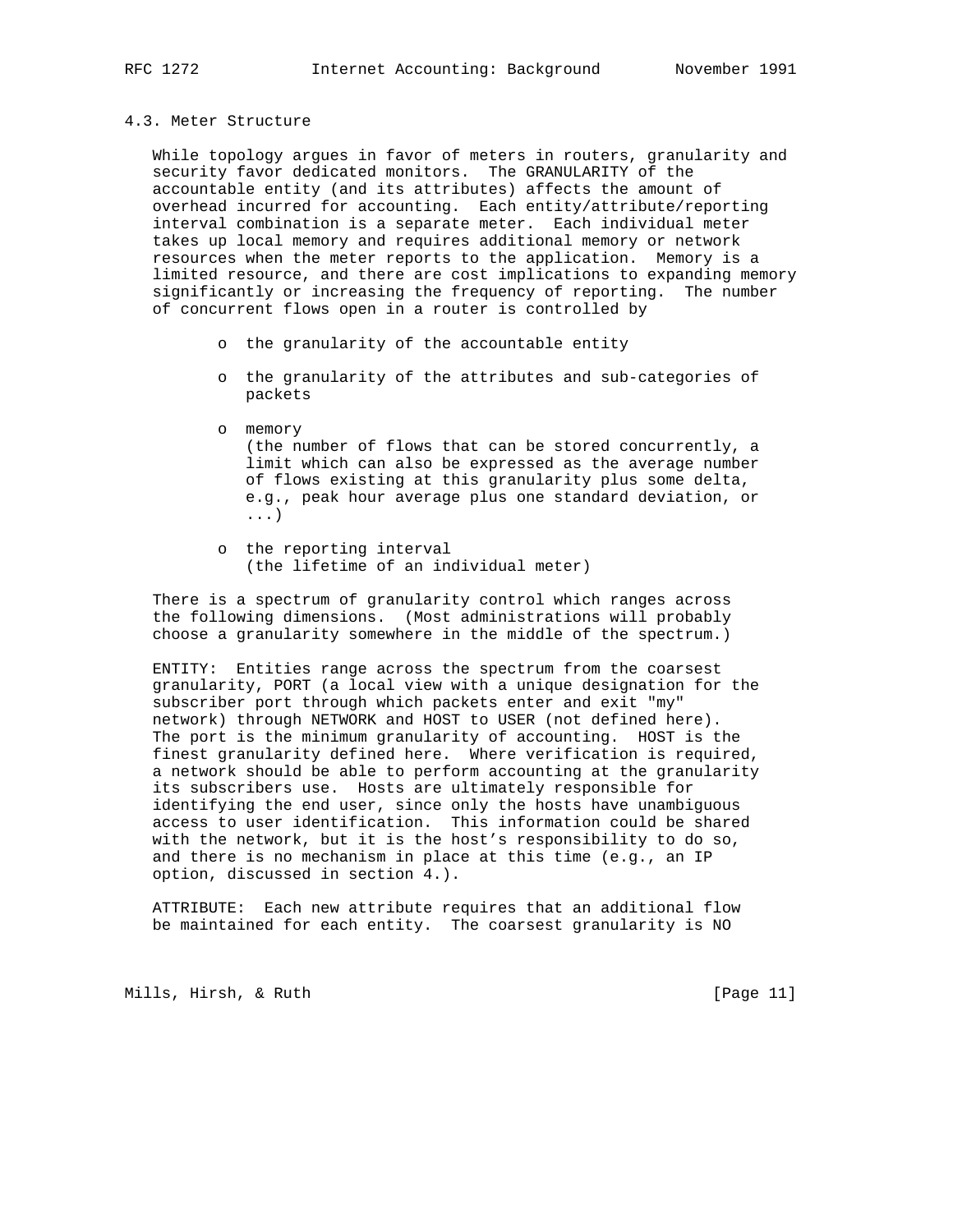categorization of packets. The finest granularity would be to maintain state information about the higher-levels protocols or type of service being used by communicating processes across the network.

 VALUES: Values are the information which is recorded for each entity/attribute grouping. Usually values are counters, such as packet counts and byte counts. They may also be time stamps start time and stop time, or reasons for starting or stopping reporting.

 REPORTING INTERVAL: At the very finest level of granularity, each data packet might generate a separate accounting record. To report traffic at this level of detail would require approximately one packet of accounting information for every data packet sent. The reporting interval is then zero and no memory will be needed for flow record storage. For a non-zero reporting interval flow records must be maintained in memory. Storage for stale (old, infrequent) flows may be recycled when their data has been reported. As the reporting interval increases, more and more stale records accumulate.

 The feasibility of a particular group of granularities varies with the PERFORMANCE characteristics of the network (link speed, link bandwidth, router processing speed, router memory), as well as the COST of accounting balanced against the requirement for DETAIL. Since technological advances can quickly obsolete current technical limitations, and since the policy structure and economics of the Internet are in flux, meters will be defined with VARYING GRANULARITY which is regulated according to the traffic requirements of the individual network or administration and technical limitations.

# 4.4. Collection Issues

 There are two implicit assumptions about the nature of meters and traffic sources that they measure, both of which have substantial bearing on collectors.

 1. The matrix of communicating entity pairs is large but sparse and, moreover, network traffic exhibits considerable source, destination and attribute coherence - so that lists can be quite compact.

 2. Meters can be configured to generate either a static set of variables whose values are incremented, or a stream of records that must be periodically transferred and removed from the meter's memory.

Mills, Hirsh, & Ruth [Page 12]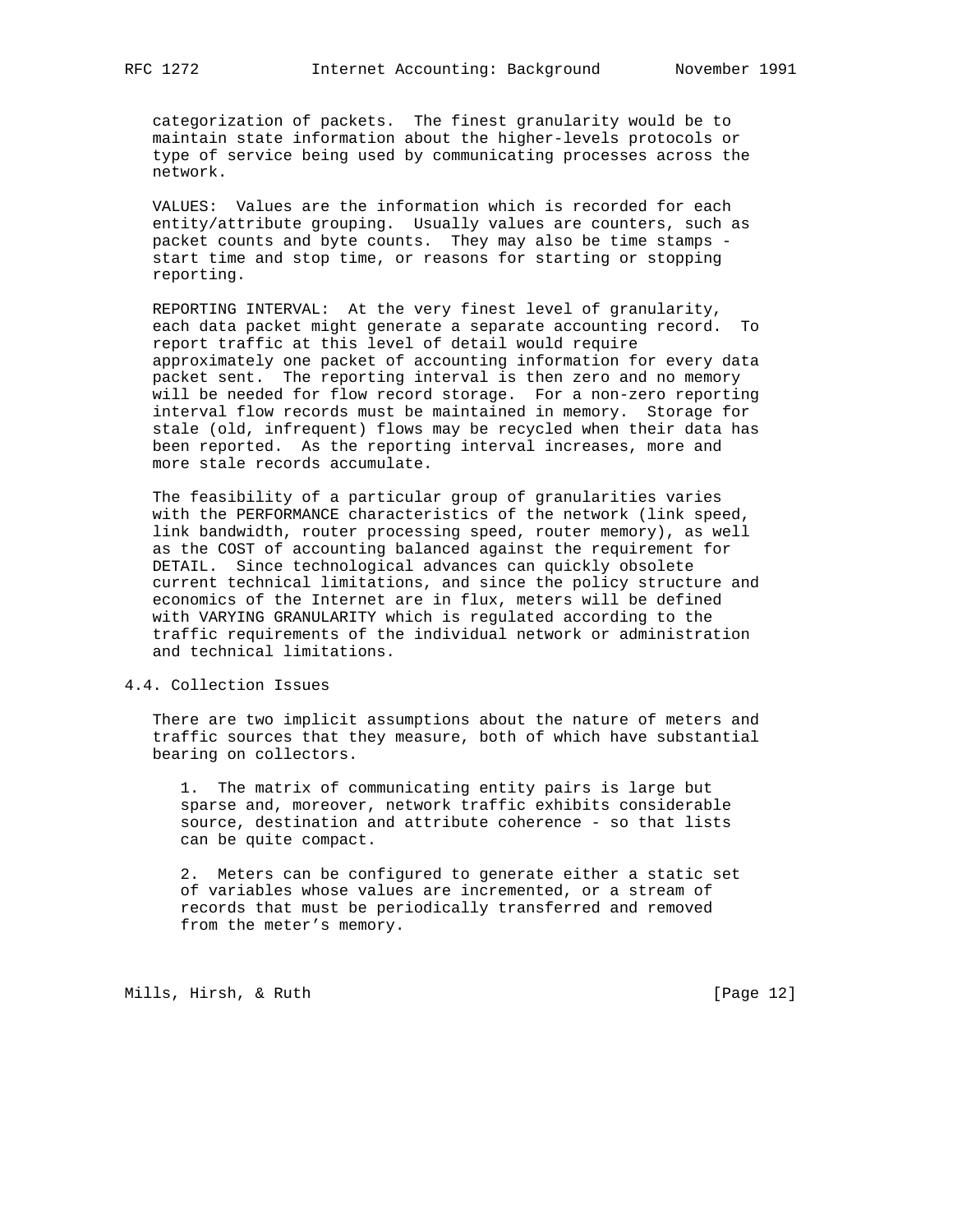Meters can generate large, unstructured amounts of information and the essential collection issue revolves around mapping collection activities into an SNMP framework (or, to the extent that this is not successful, specifying other collection paradigms).

There are three major collection concerns:

- o data confidentiality
- o data integrity
- o local and remote collection control

 The prime security concern is preserving the confidentiality of usage data. (See ISO 7498 Part 2, "Security Architecture," for security terminology used herein.) Given that accounting data are sensitive, the collector should be able (or may be required) to provide confidentiality for accounting data at the point of collection, through transmission and up to the point where the data is delivered. The delivery function may also require authentication of the origin and destination and provision for connection integrity (if connections are utilized). Other security services (e.g., measures to counter denial of service attacks) are not deemed necessary for internet accounting at this time. It is assumed that security services can be provided by SNMP and its mechanisms. (This will require further investigation.)

 In order to have an accurate monitoring system, reliable delivery of data should be assured through one or more of:

- o an acknowledgement retransmission scheme;
- o redundant reporting to multiple collectors;
- o having backup storage located at the meter.

 There is a place for both application polling and meter traps within this scheme, but there are significant trade-offs associated with each.

 Polling means that the collection point has some control over when accounting data is sent, so that not all meters flood the collector at once. However, polling messages, particularly when structured with SNMP's GET-NEXT operator, add considerable overhead to the network. Meter traps are required in any case (whether or not polling is the preferred collection method), so that a meter may rid itself of data when its cache is full.

Mills, Hirsh, & Ruth [Page 13]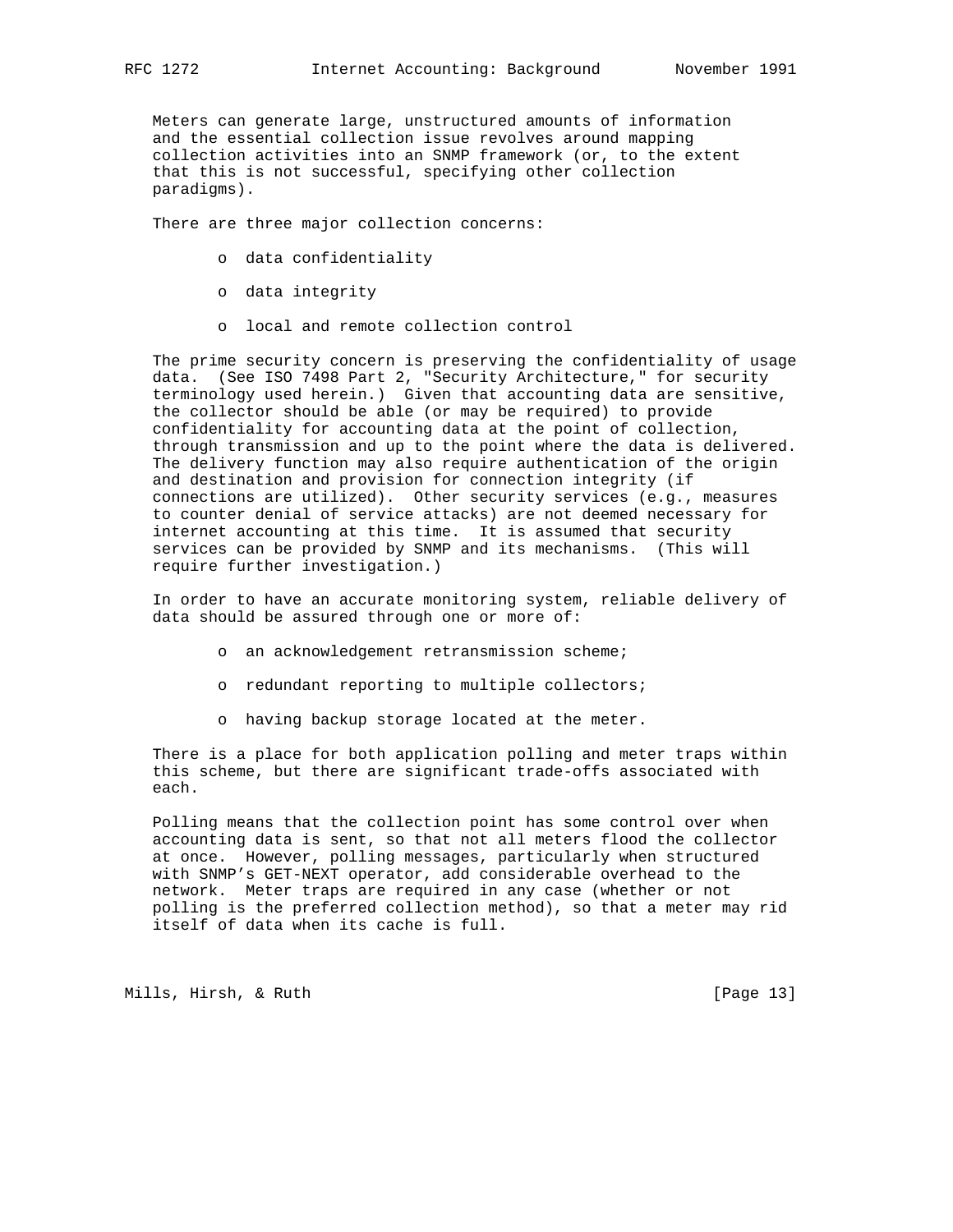The fundamental collection trade-off will be between primary and secondary storage at the meter, coupled with an efficient bulk transfer protocol, versus minimal storage at the meter and a network-bandwidth-consuming collection discipline.

 A final collection concern is whether packets should be counted on entry into a router or upon exit from a router. It is the nature of IP that not every packet received by a router is actually passed to an output port. The Internet Protocol allows routers to discard packets (e.g., in times of congestion when the router cannot handle the offered load); it is presumed that higher level protocols (e.g., TCP) will provide whatever reliable delivery service the user deems necessary (by detecting non- delivery and retransmitting).

 The question arises, therefore, whether an internet accounting system should count all packets offered to a router (since each packet offered consumes some router resources) or just those that are finally passed by the router to a network (why should a user pay for undelivered packets?) Since there are good arguments for either position, we do not attempt to resolve this issue here. (It should be noted, however, that SMDS has chosen to count on exit only.) Rather, we require that an internet accounting should provide ability for counting packets either way -- on entry to or on exit from a router.

5. Examples

 Here follows a series of examples to illustrate what data may be of interest to service providers and consumers in a number of different scenarios. In the illustrations that follow straight lines are interpreted as some sort of LAN. Diagonals are point- to-point links. Diamonds are routers. We assume that we are in a homogeneous protocol environment (IP).

### 5.1 A Single Segment LAN

 Consumers and providers on a single LAN service can utilize the same set of data: the contribution of individual hosts to total network load. A network accounting system measures flows between individual host pairs. (On a broadcast LAN, e.g., an Ethernet, this can be accomplished by a single meter placed anywhere on the LAN.) Using this data, costs for the network management activity can be apportioned to individual hosts or the departments that own/manage the hosts.

 Alternately, flows can be kept by source only, rather than source destination pairs.

Mills, Hirsh, & Ruth [Page 14]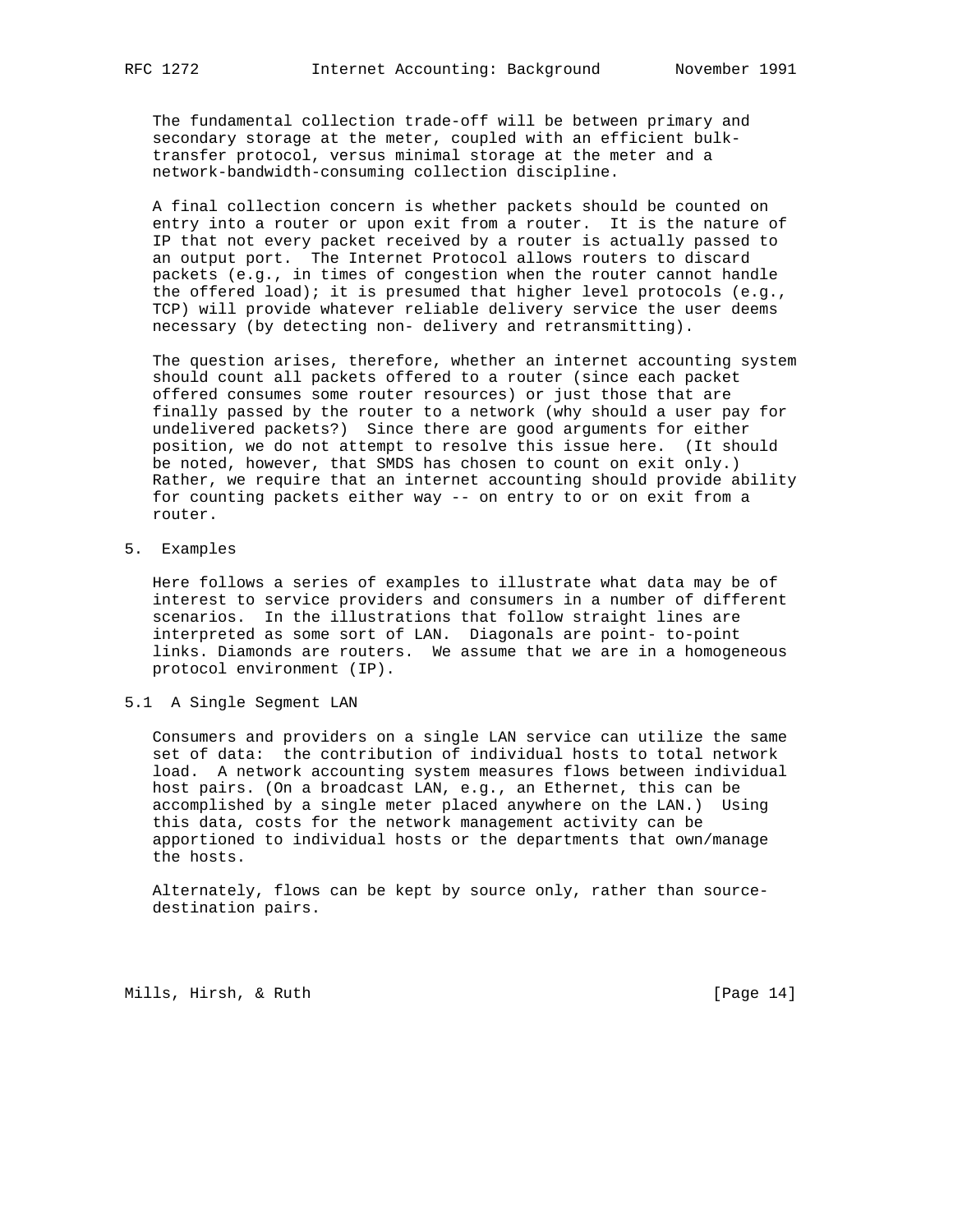

128.252.130.X 128.252.120.X 128.253.140.X

5.2 An Extended (Campus or Facility-Wide) LAN

 This is the first example in which the information that is germane for service provider and consumer are not identical. The service consumers are now the individual subnets and the service provider is the facility-wide backbone. A service provider is interested in knowing the contribution of individual subnets to the total traffic of the backbone. In order to ascertain this, a meter on the backbone (the longest line in the center of the illustration) can keep track of flows between subnet pairs. Now the communications between individual hosts on adjacent subnets are aggregated into a single flow that measures activity between subnets.

 The service consumers, or subnets, might in turn want to keep track of the communications between individual hosts that use the services of the backbone. An accounting system on the backbone could be configured to monitor traffic among individual host pairs. Alternately an accounting system on each individual subnet could keep track of local and "non-local" traffic. The observed data of the two sets of meters (one for the service provider and one for the service consumers) should have reconcilable data.

Mills, Hirsh, & Ruth [Page 15]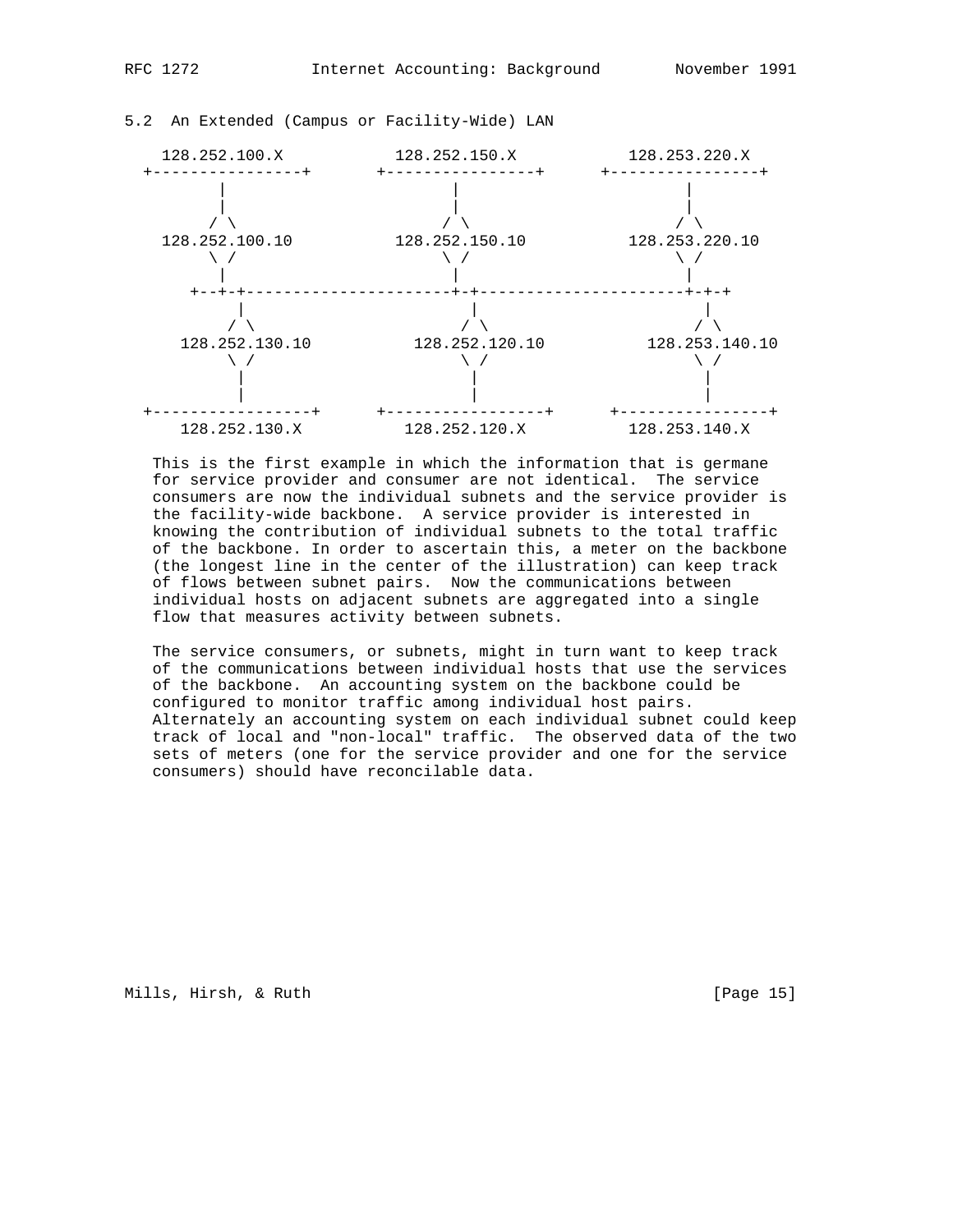5.3 A Regional Network



 In this example we have a regional network consisting of a ring of point-to-point links that interconnect a collection of campus-wide LANs. Again service provider and consumer have differing interests and needs for accounting data. The service provider, the regional network, again will be interested in the contribution of each individual network to the total traffic on the regional network. This interest might extend to include measure of individual link utilization, and not just total offered load to the network as a whole. In this latter case the service provider will require that meters be placed at one end or the other on each link. For the service consumer, the individual campus, relevant measures would include the contribution of individual subnets or hosts to the total "outbound" traffic. Meter(s) placed in (or at) the router that connects the campus- network to the regional network can perform the necessary measurement.

Mills, Hirsh, & Ruth [Page 16]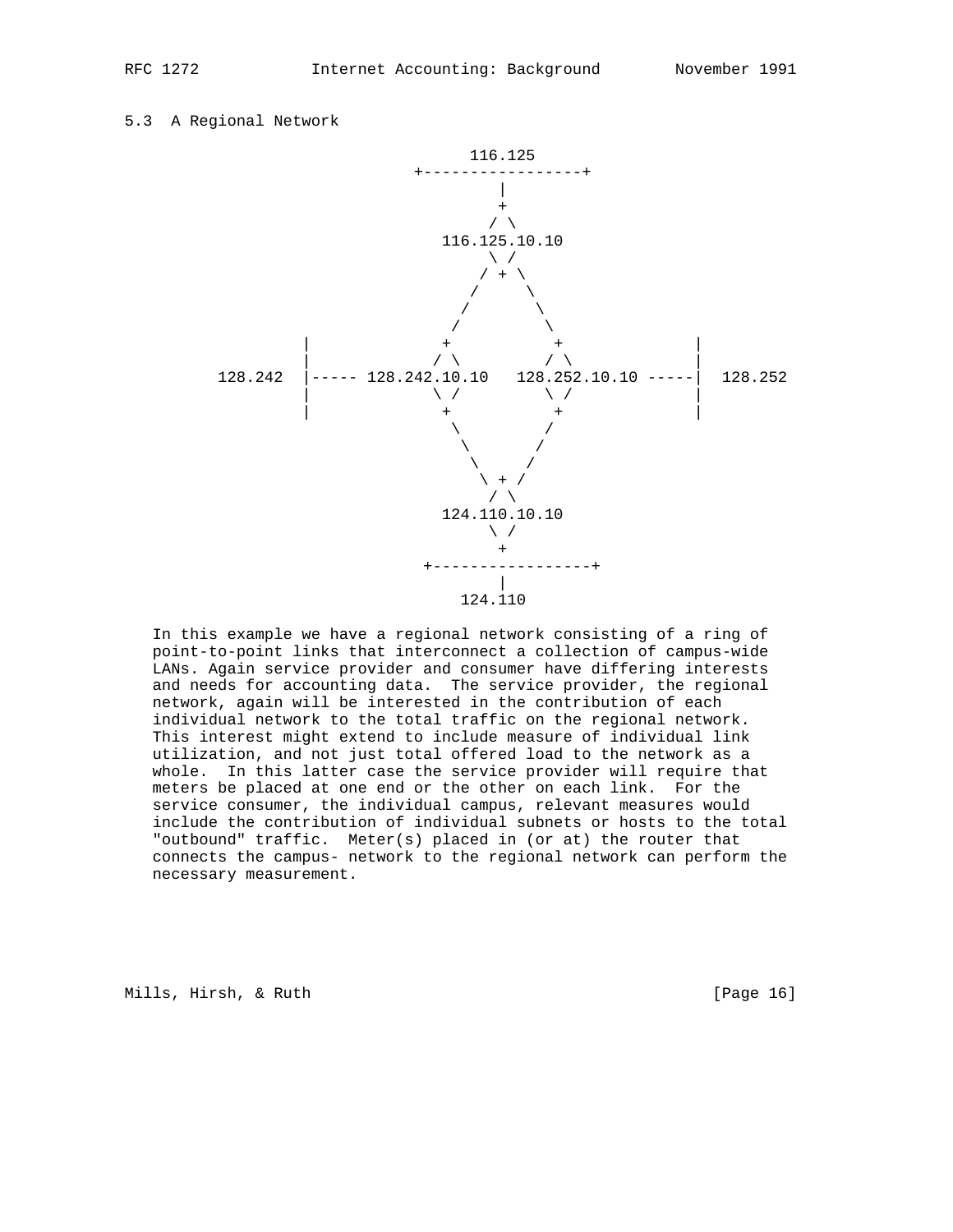# 5.4 A National Backbone



 In this last case, the data that the service provider will want to collect is the traffic between regional networks. The flow that measures a regional network, or regional network pairs, is defined as the union of all member-campus network address spaces. This can be arrived at by keeping multiple individual network address flows and developing the regional network contribution as post-processing activity, or by defining a flow that is the union of all the relevant addresses. (This is a cpu cycles for memory trade-off.) Note that if the service provider measures individual network contributions, then this data is, in large

measure, the data that the service consumers would require.

6. Future Issues

 This last section is the collector for ancillary issues that are as yet undefined or out of current scope.

Mills, Hirsh, & Ruth [Page 17]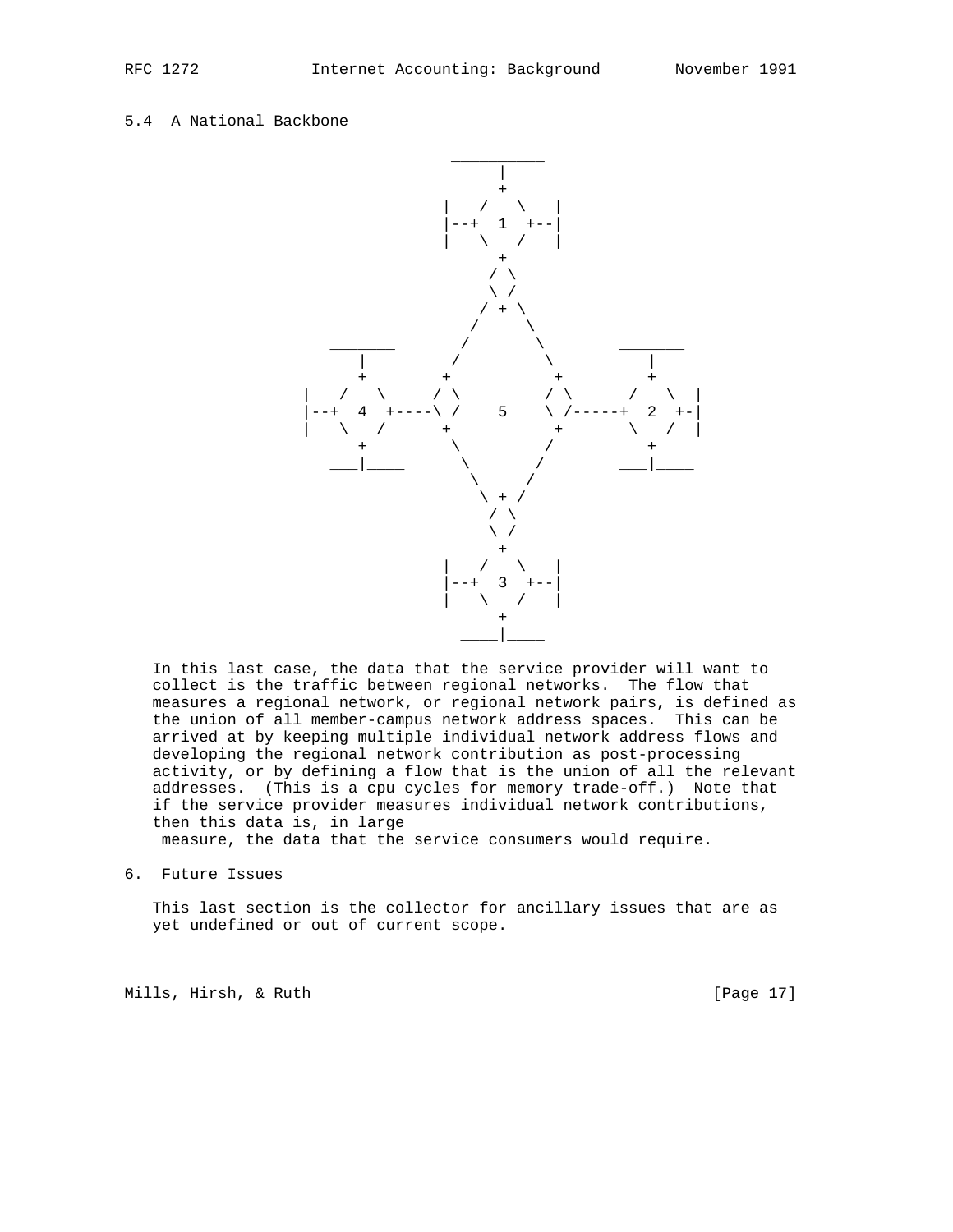APPLICATIONS standards: Recommendations for storage, processing and reporting are left out for the moment. Storage and processing of accounting information is dependent on individual network policy. Recommendations for standardizing billing schemes would be premature.

 QUOTAS are a form of closed loop feedback that represent an interesting extension of usage reporting. But they will have to wait until the basic accounting technology is reasonably defined and has been the subject of a reasonable amount of experimentation.

 SESSION ACCOUNTING: Detailed auditing of individual sessions across the internet (at level four or higher) will not be addressed by internet accounting. Internet accounting deals only with measuring traffic at the IP level.

 APPLICATION LEVEL ACCOUNTING: Service hosts and proxy agents have to do their own accounting for services, since the network cannot distinguish on whose behalf they are acting. Alternately, TCP/UDP port numbers could become an optional field in a meter, since the conjunction of a pair of IP addresses and port numbers occurring at a particular time uniquely identifies a pair of communicating processes.

 The USER has not yet been defined, since an IP option would have to be added to the IP header to provide for this. This option would probably contain two parts - a subscriber identification and a user sub-identification - to allow for the later introduction of quota mechanisms which have both group and individual quotas. The subscriber is the fiscally responsible entity, for example the manager of a research group. In any case, routers must be able to fall back to accounting by host, since there will most certainly be hosts on the network which do not implement a new IP option in a timely fashion.

7. References

 International Standards Organization (ISO), "Management Framework," Part 4 of Information Processing Systems Open Systems Interconnection Basic Reference Model,ISO 7498-4, 1984.

 International Standards Organization (ISO), "Security Architecture," Part 2 of Information Processing Systems Open Systems Interconnection Basic Reference Model,ISO 7498-2, 1984.

Mills, Hirsh, & Ruth [Page 18]